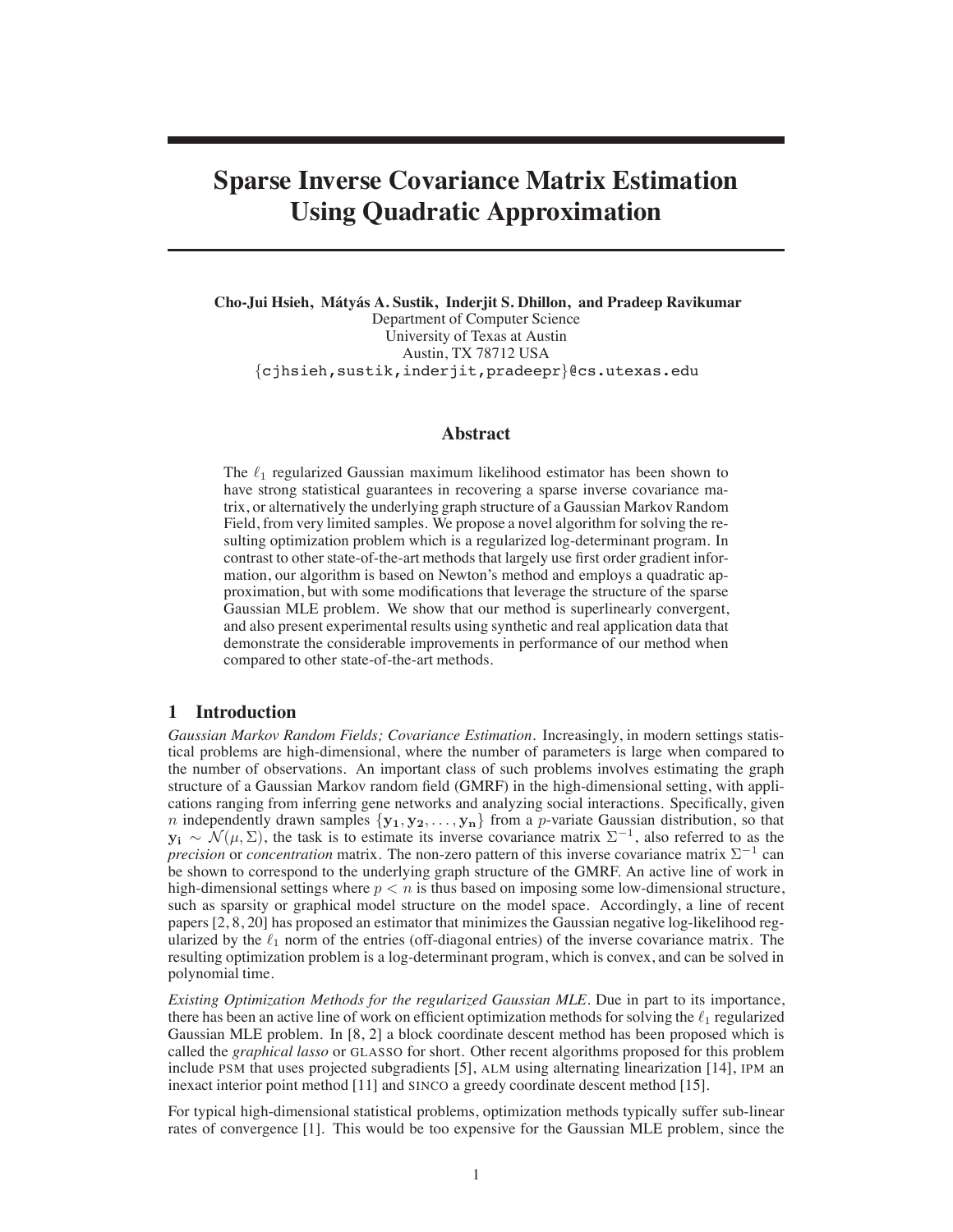number of matrix entries scales quadratically with the number of nodes. Luckily, the log-determinant problem has special structure; the log-determinant function is strongly convex and one can observe linear (i.e. geometric) rates of convergence for the state-of-the-art methods listed above. However, at most linear rates in turn become infeasible when the problem size is very large, with the number of nodes in the thousands and the number of matrix entries to be estimated in the millions. Here we ask the question: *can we obtain superlinear rates of convergence for the optimization problem underlying the* !1 *regularized Gaussian MLE?*

One characteristic of these state-of-the-art methods is that they are first-order iterative methods that mainly use gradient information at each step. Such first-order methods have become increasingly popular in recent years for high-dimensional problems in part due to their ease of implementation, and because they require very little computation and memory at each step. The caveat is that they have at most linear rates of convergence [3]. For superlinear rates, one has to consider second-order methods which at least in part use the Hessian of the objective function. There are however some caveats to the use of such second-order methods in high-dimensional settings. First, a straightforward implementation of each second-order step would be very expensive for high-dimensional problems. Secondly, the log-determinant function in the Gaussian MLE objective acts as a barrier function for the positive definite cone. This barrier property would be lost under quadratic approximations so there is a danger that Newton-like updates will not yield positive-definite matrices, unless one explicitly enforces such a constraint in some manner.

*Our Contributions.* In this paper, we present a new second-order algorithm to solve the  $\ell_1$  regularized Gaussian MLE. We perform Newton steps that use iterative quadratic approximations of the Gaussian negative log-likelihood, but with three innovations that enable finessing the caveats detailed above. First, we provide an efficient method to compute the Newton direction. As in recent methods [12, 9], we build on the observation that the Newton direction computation is a *Lasso* problem, and perform iterative coordinate descent to solve this Lasso problem. However, the naive approach has an update cost of  $O(p^2)$  for performing each coordinate descent update in the inner loop, which makes this resume infeasible for this problem. But we show how a careful arrangement and caching of the computations can reduce this cost to  $O(p)$ . Secondly, we use an Armijo-rule based step size selection rule to obtain a step-size that ensures sufficient descent *and* positive-definiteness of the next iterate. Thirdly, we use the form of the stationary condition characterizing the optimal solution to then *focus* the Newton direction computation on a small subset of *free* variables, in a manner that preserves the strong convergence guarantees of second-order descent.

Here is a brief outline of the paper. In Section 3, we present our algorithm that combines quadratic approximation, Newton's method and coordinate descent. In Section 4, we show that our algorithm is not only convergent but superlinearly so. We summarize the experimental results in Section 5, using real application data from [11] to compare the algorithms, as well as synthetic examples which reproduce experiments from [11]. We observe that our algorithm performs overwhelmingly better (quadratic instead of linear convergence) than the other solutions described in the literature.

# **2 Problem Setup**

Let y be a p-variate Gaussian random vector, with distribution  $\mathcal{N}(\mu, \Sigma)$ . We are given n independently drawn samples  $\{y_1, \ldots, y_n\}$  of this random vector, so that the sample covariance matrix can be written as

$$
S = \frac{1}{n} \sum_{k=1}^{n} (\mathbf{y_k} - \hat{\mu})(\mathbf{y_k} - \hat{\mu})^T, \text{ where } \hat{\mu} = \frac{1}{n} \sum_{i=1}^{n} \mathbf{y_i}.
$$
 (1)

Given some regularization penalty  $\lambda > 0$ , the  $\ell_1$  regularized Gaussian MLE for the inverse covariance matrix can be estimated by solving the following regularized *log-determinant* program:

$$
\arg\min_{X \succ 0} \left\{ -\log \det X + \text{tr}(SX) + \lambda \|X\|_1 \right\} = \arg\min_{X \succ 0} f(X),\tag{2}
$$

where  $||X||_1 = \sum_{i,j=1}^p |X_{ij}|$  is the elementwise  $\ell_1$  norm of the  $p \times p$  matrix X. Our results can be also extended to allow a regularization term of the form  $\|\lambda \circ X\|_1 = \sum_{i,j=1}^p \lambda_{ij} |X_{ij}|$ , i.e. different nonnegative weights can be assigned to different entries. This would include for instance the popular off-diagonal  $\ell_1$  regularization variant where we penalize  $\sum_{i\neq j}|X_{ij}|,$  but not the diagonal entries. The addition of such  $\ell_1$  regularization promotes sparsity in the inverse covariance matrix, and thus encourages sparse graphical model structure. For further details on the background of  $\ell_1$  regularization in the context of GMRFs, we refer the reader to [20, 2, 8, 15].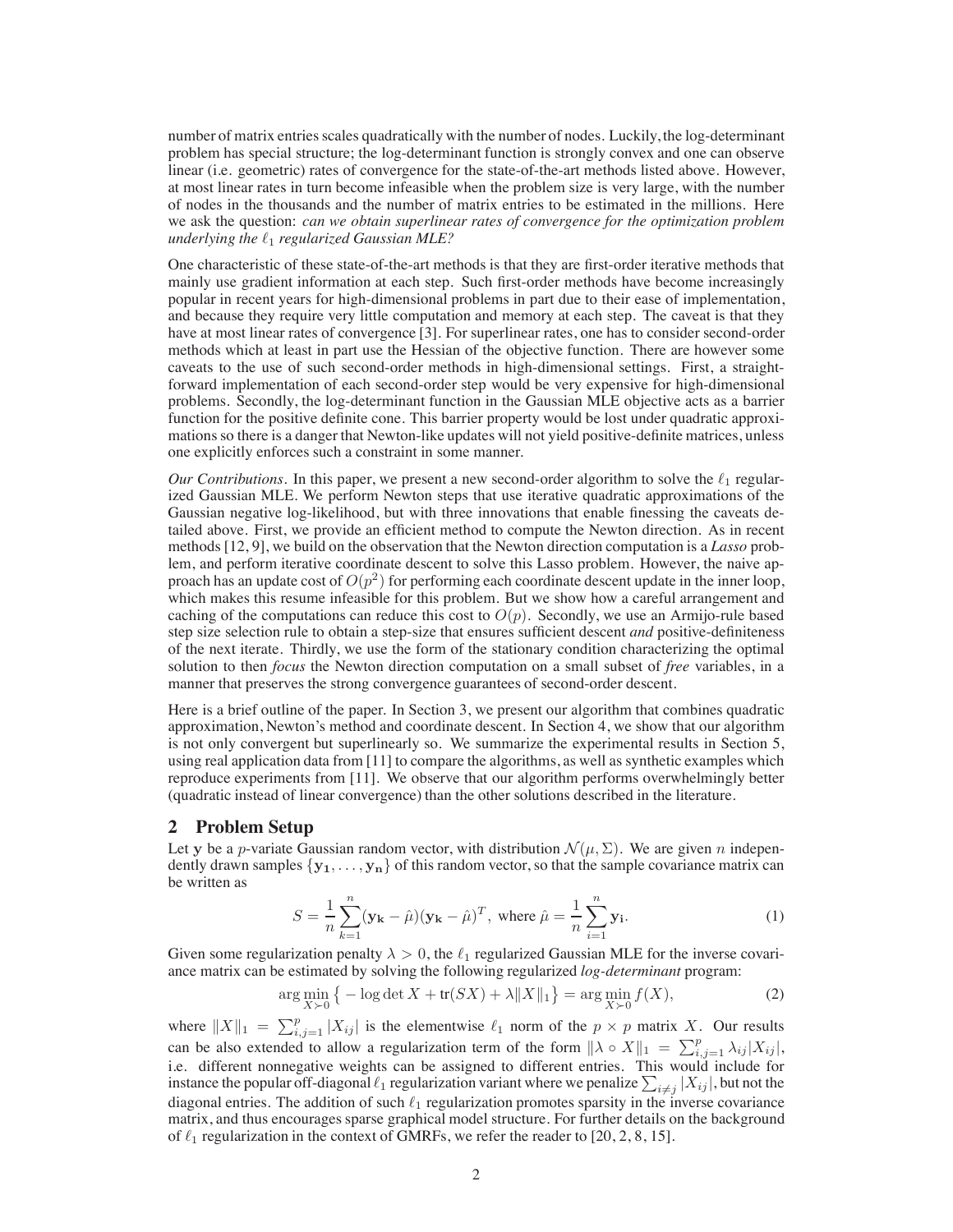# **3 Quadratic Approximation Method**

Our approach is based on computing iterative quadratic approximations to the regularized Gaussian MLE objective  $f(X)$  in (2). This objective function f can be seen to comprise of two parts,  $f(X) \equiv$  $q(X) + h(X)$ , where

$$
g(X) = -\log \det X + \text{tr}(SX) \text{ and } h(X) = \lambda ||X||_1.
$$
 (3)

The first component  $g(X)$  is twice differentiable, and strictly convex, while the second part  $h(X)$  is convex but non-differentiable. Following the standard approach [17, 21] to building a quadratic approximation around any iterate  $X_t$  for such composite functions, we build the secondorder Taylor expansion of the smooth component  $g(X)$ . The second-order expansion for the log-determinant function (see for instance [4, Chapter A.4.3]) is given by log det $(X_t + \Delta) \approx$ log det  $X_t + \text{tr}(X_t^{-1} \Delta) - \frac{1}{2} \text{tr}(X_t^{-1} \Delta X_t^{-1} \Delta)$ . We introduce  $W_t = X_t^{-1}$  and write the second-order approximation  $\bar{g}_{X_t}(\Delta)$  to  $g(X) = g(X_t + \Delta)$  as

$$
\bar{g}_{X_t}(\Delta) = \text{tr}((S - W_t)\Delta) + (1/2)\,\text{tr}(W_t\Delta W_t\Delta) - \log \det X_t + \text{tr}(SX_t). \tag{4}
$$

We define the Newton direction  $D_t$  for the entire objective  $f(X)$  can then be written as the solution of the regularized quadratic program:

$$
D_t = \arg\min_{\Delta} \bar{g}_{X_t}(\Delta) + h(X_t + \Delta). \tag{5}
$$

This Newton direction can be used to compute iterative estimates  $\{X_t\}$  for solving the optimization problem in (2). In the sequel, we will detail three innovations which makes this resume feasible. Firstly, we provide an efficient method to compute the Newton direction. As in recent methods [12], we build on the observation that the Newton direction computation is a *Lasso* problem, and perform iterative coordinate descent to find its solution. However, the naive approach has an update cost of  $O(p^2)$  for performing each coordinate descent update in the inner loop, which makes this resume infeasible for this problem. We show how a careful arrangement and caching of the computations can reduce this cost to  $O(p)$ . Secondly, we use an Armijo-rule based step size selection rule to obtain a step-size that ensures sufficient descent *and* positive-definiteness of the next iterate. Thirdly, we use the form of the stationary condition characterizing the optimal solution to then *focus* the Newton direction computation on a small subset of *free* variables, in a manner that preserves the strong convergence guarantees of second-order descent. We outline each of these three innovations in the following three subsections. We then detail the complete method in Section 3.4.

#### **3.1 Computing the Newton Direction**

The optimization problem in (5) is an  $\ell_1$  regularized least squares problem, also called *Lasso* [16]. It is straightforward to verify that for a symmetric matrix  $\Delta$  we have tr $(W_t\Delta W_t\Delta) = \text{vec}(\Delta)^T (W_t\otimes$  $W_t$ ) vec( $\Delta$ ), where ⊗ denotes the Kronecker product and vec(X) is the vectorized listing of the elements of matrix X.

In [7, 18] the authors show that coordinate descent methods are very efficient for solving lasso type problems. However, an obvious way to update each element of  $\Delta$  to solve for the Newton direction in (5) needs  $O(p^2)$  floating point operations since  $Q := W_t \otimes W_t$  is a  $p^2 \times p^2$  matrix, thus yielding an  $O(p<sup>4</sup>)$  procedure for approximating the Newton direction. As we show below, our implementation reduces the cost of one variable update to  $O(p)$  by exploiting the structure of Q or in other words the specific form of the second order term tr( $W_t\Delta W_t\Delta$ ). Next, we discuss the details.

For notational simplicity we will omit the Newton iteration index  $t$  in the derivations that follow. (Hence, the notation for  $\bar{g}_{X_t}$  is also simplified to  $\bar{g}$ .) Furthermore, we omit the use of a separate index for the coordinate descent updates. Thus, we simply use  $D$  to denote the current iterate approximating the Newton direction and use  $D'$  for the updated direction. Consider the coordinate descent update for the variable  $X_{ij}$ , with  $i < j$  that preserves symmetry:  $D' = D + \mu(e_i e_j^T + e_j e_i^T)$ . The solution of the one-variable problem corresponding to (5) yields  $\mu$ :

$$
\arg\min_{\mu} \quad \bar{g}(D + \mu(\mathbf{e}_i \mathbf{e}_j^T + \mathbf{e}_j \mathbf{e}_i^T)) + 2\lambda |X_{ij} + D_{ij} + \mu|.
$$
\n(6)

As a matter of notation: we use  $x_i$  to denote the *i*-th column of the matrix X. We expand the terms appearing in the definition of  $\bar{g}$  after substituting  $D' = D + \mu(e_i e_j^T + e_j e_i^T)$  for  $\Delta$  in (4) and omit the terms not dependent on  $\mu$ . The contribution of  ${\rm tr}(SD')-{\rm tr}(WD')$  yields  $2\mu(S_{ij}-W_{ij})$ , while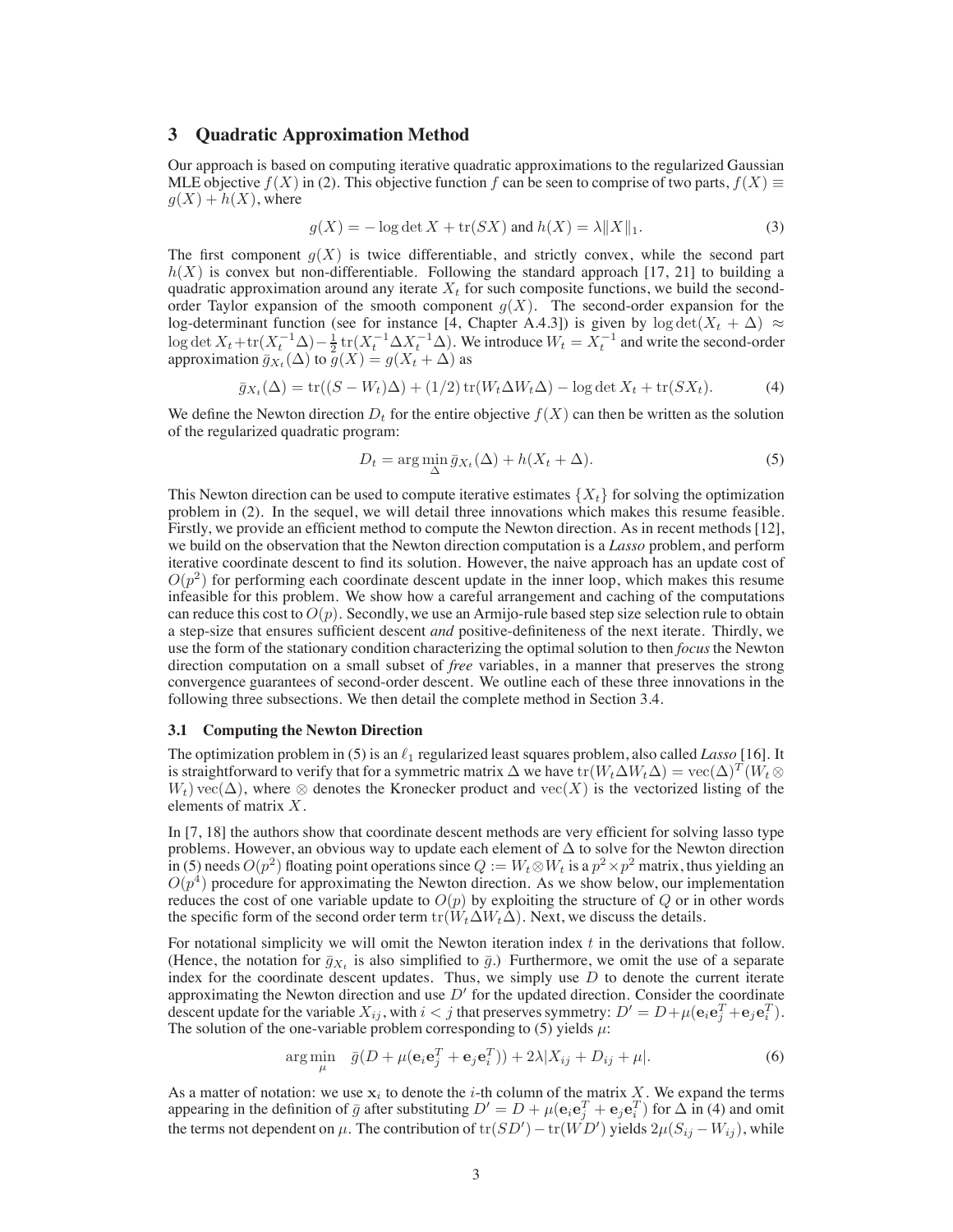the regularization term contributes  $2\lambda |X_{ij} + D_{ij} + \mu|$ , as seen from (6). The quadratic term can be rewritten using  $tr(AB) = tr(BA)$  and the symmetry of D and W to yield:

$$
\text{tr}(WD'WD') = \text{tr}(WDWD) + 4\mu\mathbf{w}_i^T D\mathbf{w}_j + 2\mu^2 (W_{ij}^2 + W_{ii}W_{jj}).
$$
 (7)

In order to compute the single variable update we seek the minimum of the following function of  $\mu$ :

$$
\frac{1}{2}(W_{ij}^2 + W_{ii}W_{jj})\mu^2 + (S_{ij} - W_{ij} + \mathbf{w}_i^T D\mathbf{w}_j)\mu + \lambda |X_{ij} + D_{ij} + \mu|.
$$
 (8)

Letting  $a = W_{ij}^2 + W_{ii}W_{jj}$ ,  $b = S_{ij} - W_{ij} + \mathbf{w}_i^T D \mathbf{w}_j$ , and  $c = X_{ij} + D_{ij}$  the minimum is achieved for:

$$
\mu = -c + \mathcal{S}(c - b/a, \lambda/a),\tag{9}
$$

where  $S(z, r) = \text{sign}(z) \max\{|z| - r, 0\}$  is the soft-thresholding function. The values of a and c are easy to compute. The main cost arises while computing the third term contributing to coefficient b, namely  $\mathbf{w}_i^T \vec{D} \mathbf{w}_j$ . Direct computation requires  $O(p^2)$  time. Instead, we maintain  $U = D W$  by updating two rows of the matrix U for every variable update in D costing  $O(p)$  flops, and then compute  $w_i^T u_j$  using also  $O(p)$  flops. Another way to view this arrangement is that we maintain a decomposition  $WDW = \sum_{k=1}^{p} \mathbf{w}_k \mathbf{u}_k^T$  throughout the process by storing the  $\mathbf{u}_k$  vectors, allowing  $O(p)$  computation of update (9). In order to maintain the matrix U we also need to update two coordinates of each  $u_k$  when  $D_{ij}$  is modified. We can compactly write the row updates of U as follows:  $\mathbf{u}_i \leftarrow \mathbf{u}_i + \mu \mathbf{w}_j$  and  $\mathbf{u}_j \leftarrow \mathbf{u}_j + \mu \mathbf{w}_i$ , where  $\mathbf{u}_i$  refers to the *i*-th *row* vector of U.

We note that the calculation of the Newton direction can be simplified if  $X$  is a diagonal matrix. For instance, if we are starting from a diagonal matrix  $X_0$ , the terms  $w_i^T D w_j$  equal  $D_{ij}/((X_0)_{ii}(X_0)_{jj})$ , which are independent of each other implying that we only need to update each variable according to  $(9)$  only once, and the resulting D will be the optimum of  $(5)$ . Hence, the time cost of finding the first Newton direction is reduced from  $O(p^3)$  to  $O(p^2)$ .

### **3.2 Computing the Step Size**

Following the computation of the Newton direction  $D_t$ , we need to find a step size  $\alpha \in (0,1]$  that ensures positive definiteness of the next iterate  $X_t + \alpha D_t$  and sufficient decrease in the objective function.

We adopt Armijo's rule [3, 17] and try step-sizes  $\alpha \in \{\beta^0, \beta^1, \beta^2, ...\}$  with a constant decrease rate  $0 < \beta < 1$  (typically  $\beta = 0.5$ ) until we find the smallest  $k \in \mathbb{N}$  with  $\alpha = \beta^k$  such that  $X_t + \alpha D_t$ (a) is positive-definite, and (b) satisfies the following condition:

$$
f(X_t + \alpha D_t) \le f(X_t) + \alpha \sigma \Delta_t, \quad \Delta_t = \text{tr}(\nabla g(X_t) D_t) + \lambda \|X_t + D_t\|_1 - \lambda \|X_t\|_1 \tag{10}
$$

where  $0 < \sigma < 0.5$  is a constant. To verify positive definiteness, we use a Cholesky factorization costing  $O(p^3)$  flops during the objective function evaluation to compute  $log \det(X_t + \alpha D_t)$  and this step dominates the computational cost in the step-size computations. In the Appendix in Lemma 9 we show that for any  $X_t$  and  $D_t$ , there exists a  $\bar{\alpha}_t > 0$  such that (10) and the positive-definiteness of  $X_t + \alpha D_t$  are satisfied for any  $\alpha \in (0, \bar{\alpha}_t]$ , so we can always find a step size satisfying (10) and the positive-definiteness even if we do not have the exact Newton direction. Following the line search and the Newton step update  $X_{t+1} = X_t + \alpha D_t$  we efficiently compute  $W_{t+1} = X_{t+1}^{-1}$  by reusing the Cholesky decomposition of  $X_{t+1}$ .

### **3.3 Identifying which variables to update**

In this section, we propose a way to select which variables to update that uses the stationary condition of the Gaussian MLE problem. At the start of any outer loop computing the Newton direction, we partition the variables into *free* and *fixed* sets based on the value of the gradient. Specifically, we classify the  $(X_t)_{ij}$  variable as *fixed* if  $|\nabla_{ij} g(X_t)| < \lambda - \epsilon$  and  $(X_t)_{ij} = 0$ , where  $\epsilon > 0$  is small. (We used  $\epsilon = 0.01$  in our experiments.) The remaining variables then constitute the *free* set. The following lemma shows the property of the fixed set:

**Lemma 1.** *For any*  $X_t$  *and the corresponding* fixed *and* free *sets*  $S_{fixed}$ ,  $S_{free}$ , *the optimized update on the* fixed *set would not change any of the coordinates. In other words, the solution of the following optimization problem is*  $\Delta = 0$ *:* 

$$
\arg\min_{\Delta} f(X_t + \Delta) \text{ such that } \Delta_{ij} = 0 \ \forall (i, j) \in S_{free}.
$$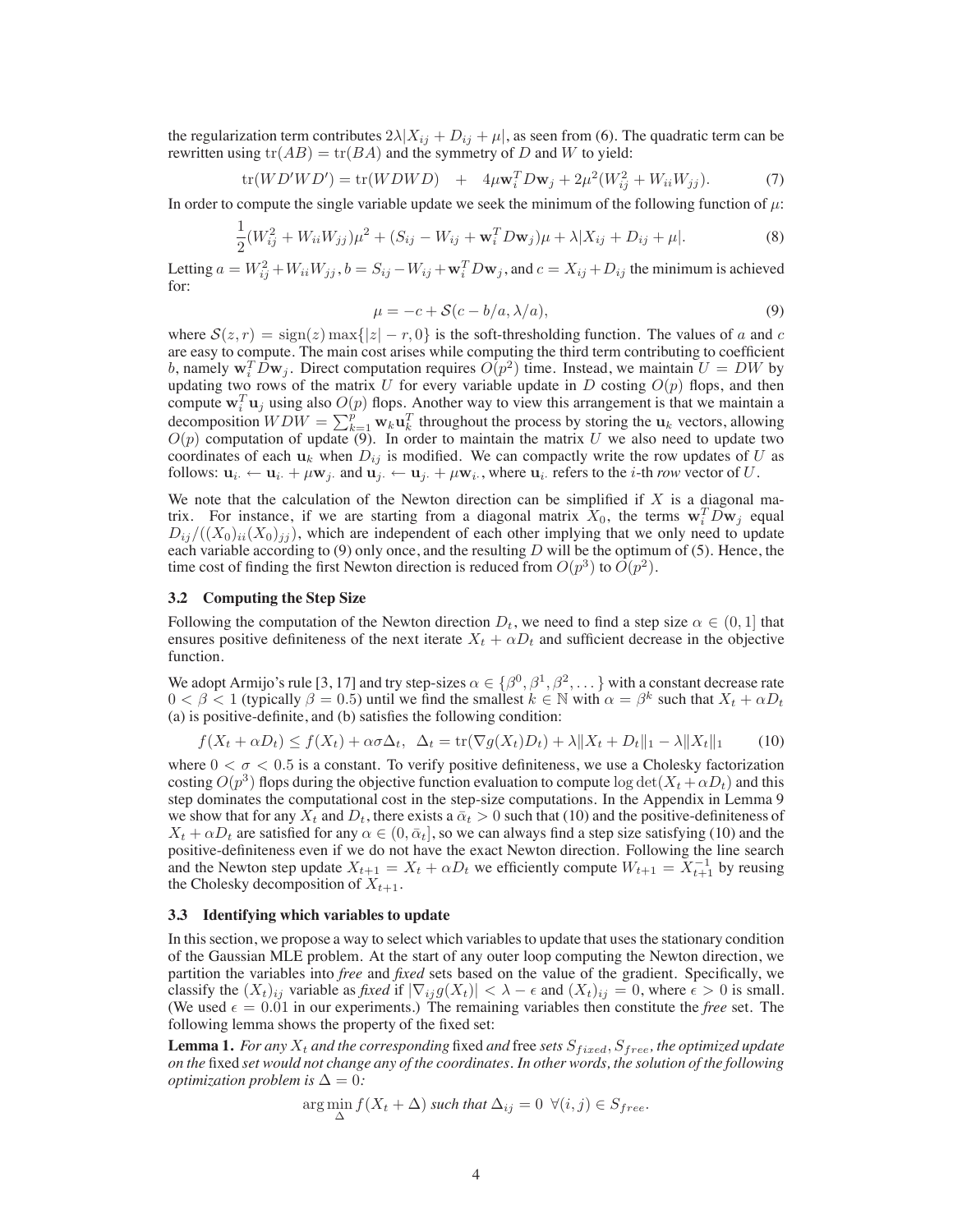The proof is given in Appendix 7.2.3. Based on the above observation, we perform the inner loop coordinate descent updates restricted to the free set only (to find the Newton direction). This reduces the number of variables over which we perform the coordinate descent from  $O(p^2)$  to the number of non-zeros in  $X_t$ , which in general is much smaller than  $p^2$  when  $\lambda$  is large and the solution is sparse. We have observed huge computational gains from this modification, and indeed in our main theorem we show the superlinear convergence rate for the algorithm that includes this heuristic.

The attractive facet of this modification is that it leverages the sparsity of the solution and intermediate iterates in a manner that falls within a block coordinate descent framework. Specifically, suppose as detailed above at any outer loop Newton iteration, we partition the variables into the fixed and free set, and then first perform a Newton update restricted to the fixed block, followed by a Newton update on the free block. According to Lemma 1 a Newton update restricted to the fixed block does not result in any changes.

In other words, performing the inner loop coordinate descent updates restricted to the free set is equivalent to two block Newton steps restricted to the fixed and free sets consecutively. Note further, that the union of the free and fixed sets is the set of all variables, which as we show in the convergence analysis in the appendix, is sufficient to ensure the convergence of the block Newton descent.

But would the size of free set be small? We initialize  $X_0$  to the identity matrix, which is indeed sparse. As the following lemma shows, if the limit of the iterates (the solution of the optimization problem) is sparse, then after a *finite* number of iterations, the iterates  $X_t$  would also have the same sparsity pattern.

**Lemma 2.** Assume  $\{X_t\}$  converges to  $X^*$ . If for some index pair  $(i, j)$ ,  $|\nabla_{ij} g(X^*)| < \lambda$  (so that  $X_{ij}^* = 0$ ), then there exists a constant  $\bar{t} > 0$  such that for all  $t > \bar{t}$ , the iterates  $X_t$  satisfy

$$
|\nabla_{ij} g(X_t)| < \lambda \ \text{and} \ (X_t)_{ij} = 0. \tag{11}
$$

The proof comes directly from Lemma 11 in the Appendix. Note that  $|\nabla_{ij} g(X^*)| < \lambda$  implying  $X_{ij}^* = 0$  follows from the optimality condition of (2). A similar (so called shrinking) strategy is used in SVM or  $\ell_1$ -regularized logistic regression problems as mentioned in [19]. In Appendix 7.4 we show in experiments this strategy can reduce the size of variables very quickly.

## **3.4 The Quadratic Approximation based Method**

We now have the machinery for a description of our algorithm QUIC standing for *QUadratic Inverse Covariance*. A high level summary of the algorithm is shown in Algorithm 1, while the the full details are given in Algorithm 2 in the Appendix.

**Algorithm 1:** Quadratic Approximation method for Sparse Inverse Covariance Learning (QUIC)

**Input** : Empirical covariance matrix S, scalar  $\lambda$ , initial  $X_0$ , inner stopping tolerance  $\epsilon$ **Output**: Sequence of  $X_t$  converging to  $\arg \min_{X \succ 0} f(X)$ , where

 $f(X) = -\log \det X + \text{tr}(SX) + \lambda ||X||_1.$ 

**1 for**  $t = 0, 1, ...$  **do** 

- **2** Compute  $W_t = X_t^{-1}$ .
- **3** Form the second order approximation  $\bar{f}_{X_t}(\Delta) := \bar{g}_{X_t}(\Delta) + h(X_t + \Delta)$  to  $f(X_t + \Delta)$ .
- **4** Partition the variables into free and fixed sets based on the gradient, see Section 3.3.
- **5** Use coordinate descent to find the Newton direction  $D_t = \arg \min_{\Delta} f_{X_t}(X_t + \Delta)$  over the free variable set, see (6) and (9). (A *Lasso* problem.)
- **6** Use an *Armijo*-rule based step-size selection to get  $\alpha$  s.t.  $X_{t+1} = X_t + \alpha D_t$  is positive definite and the objective value sufficiently decreases, see (10).

# **4 Convergence Analysis**

In this section, we show that our algorithm has strong convergence guarantees. Our first main result shows that our algorithm does converge to the optimum of (2). Our second result then shows that the asymptotic convergence rate is actually superlinear, specifically quadratic.

### **4.1 Convergence Guarantee**

We build upon the convergence analysis in [17, 21] of the block coordinate gradient descent method applied to composite objectives. Specifically, [17, 21] consider iterative updates where at each

**<sup>7</sup> end**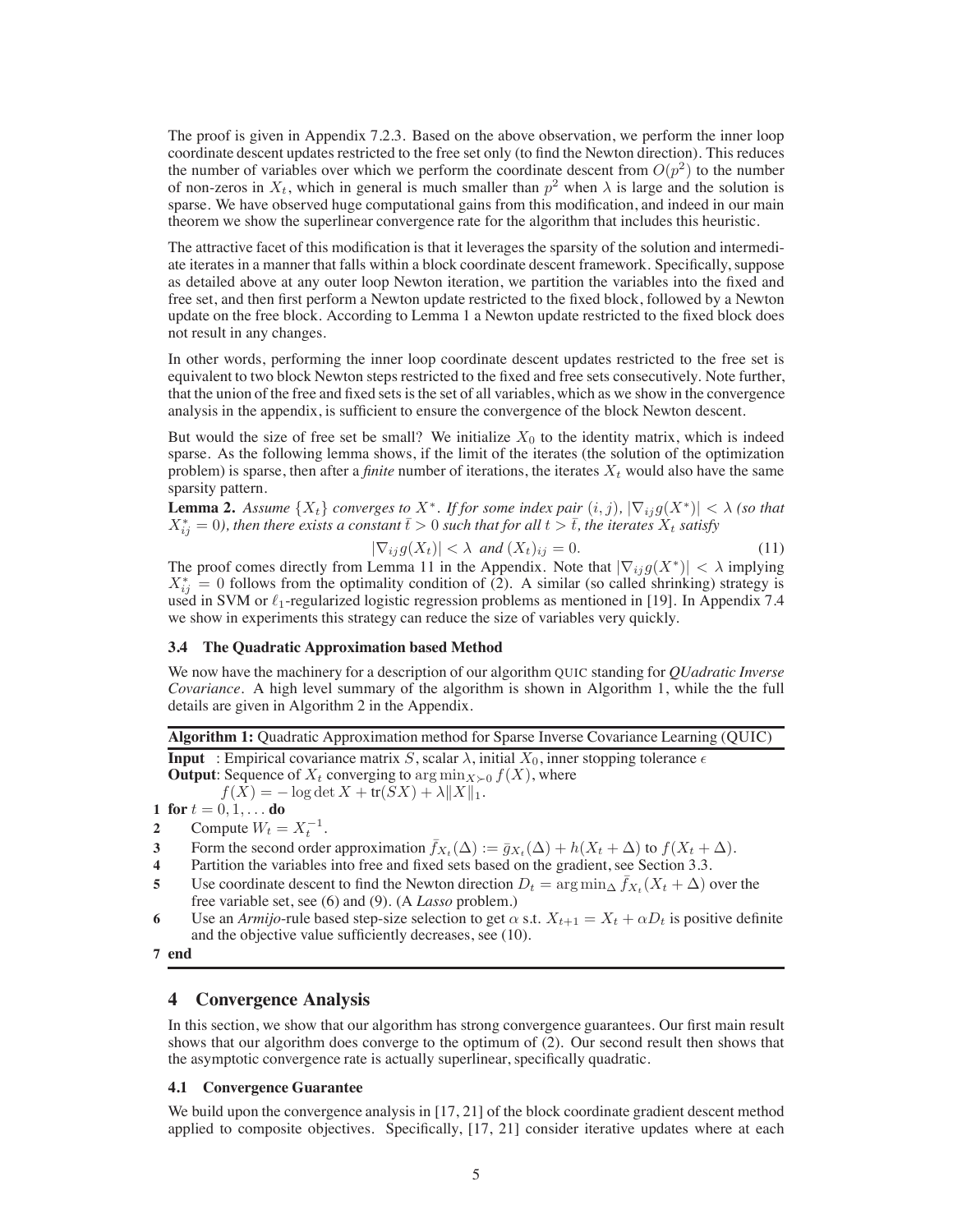iteration t they update just a block of variables  $J_t$ . They then consider a Gauss-Seidel rule:

$$
\bigcup_{j=0,\ldots,T-1} J_{t+j} \supseteq \mathcal{N} \ \forall t=1,2,\ldots,\tag{12}
$$

where  $N$  is the set of all variables and T is a fixed number. Note that the condition (12) ensures that each block of variables will be updated at least once every  $T$  iterations. Our Newton steps with the free set modification is a special case of this framework: we set  $J_{2t}$ ,  $J_{2t+1}$  to be the fixed and free sets respectively. As outlined in Section 3.3, our selection of the fixed sets ensures that a block update restricted to the fixed set would not change any values since these variables in fixed sets already satisfy the coordinatewise optimality condition. Thus, while our algorithm only explicitly updates the free set block, this is equivalent to updating variables in fixed and free blocks consecutively. We also have  $J_{2t} \cup J_{2t+1} = \mathcal{N}$ , implying the Gauss-Seidel rule with  $T = 3$ .

Further, the composite objectives in [17, 21] have the form  $F(\mathbf{x}) = g(\mathbf{x}) + h(\mathbf{x})$ , where  $g(\mathbf{x})$ is smooth (continuously differentiable), and  $h(x)$  is non-differentiable but separable. Note that in our case, the smooth component is the log-determinant function  $q(X) = -\log \det X + \text{tr}(SX)$ , while the non-differentiable separable component is  $h(\mathbf{x}) = \lambda ||\mathbf{x}||_1$ . However, [17, 21] impose the additional assumption that  $g(x)$  is smooth over the domain  $R<sup>n</sup>$ . In our case  $g(x)$  is smooth over the restricted domain of the positive definite cone  $S_{++}^p$ . In the appendix, we extend the analysis so that convergence still holds under our setting. In particular, we prove the following theorem in Appendix 7.2:

**Theorem 1.** In Algorithm 1, the sequence  $\{X_t\}$  converges to the unique global optimum of (2).

### **4.2 Asymptotic Convergence Rate**

In addition to convergence, we further show that our algorithm has a quadratic asymptotic convergence rate.

**Theorem 2.** Our algorithm QUIC *converges quadratically, that is for some constant*  $0 < \kappa < 1$ *:* 

$$
\lim_{t \to \infty} \frac{\|X_{t+1} - X^*\|_F}{\|X_t - X^*\|_F^2} = \kappa.
$$

The proof, given in Appendix 7.3, first shows that the step size as computed in Section 3.2 would eventually become equal to one, so that we would be eventually performing vanilla Newton updates. Further we use the fact that after a finite number of iterations, the sign pattern of the iterates converges to the sign pattern of the limit. From these two assertions, we build on the convergence rate result for constrained Newton methods in [6] to show that our method is quadratically convergent.

### **5 Experiments**

In this section, we compare our method QUIC with other state-of-the-art methods on both synthetic and real datasets. We have implemented QUIC in C++, and all the experiments were executed on 2.83 GHz Xeon X5440 machines with 32G RAM and Linux OS.

We include the following algorithms in our comparisons:

- ALM: the Alternating Linearization Method proposed by [14]. We use their MATLAB source code for the experiments.
- GLASSO: the block coordinate descent method proposed by [8]. We used their Fortran code available from cran.r-project.org, version 1.3 released on 1/22/09.
- PSM: the Projected Subgradient Method proposed by [5]. We use the MATLAB source code available at http://www.cs.ubc.ca/˜schmidtm/Software/PQN.html.
- SINCO: the greedy coordinate descent method proposed by [15]. The code can be downloaded from https://projects.coin-or.org/OptiML/browser/trunk/sinco.
- IPM: An inexact interior point method proposed by [11]. The source code can be downloaded from http://www.math.nus.edu.sg/˜mattohkc/Covsel-0.zip.

Since some of the above implementations do not support the generalized regularization term  $\|\lambda \circ$  $X \|_1$ , our comparisons use  $\lambda \| X \|_1$  as the regularization term.

The GLASSO algorithm description in [8] does not clearly specify the stopping criterion for the Lasso iterations. Inspection of the available Fortran implementation has revealed that a separate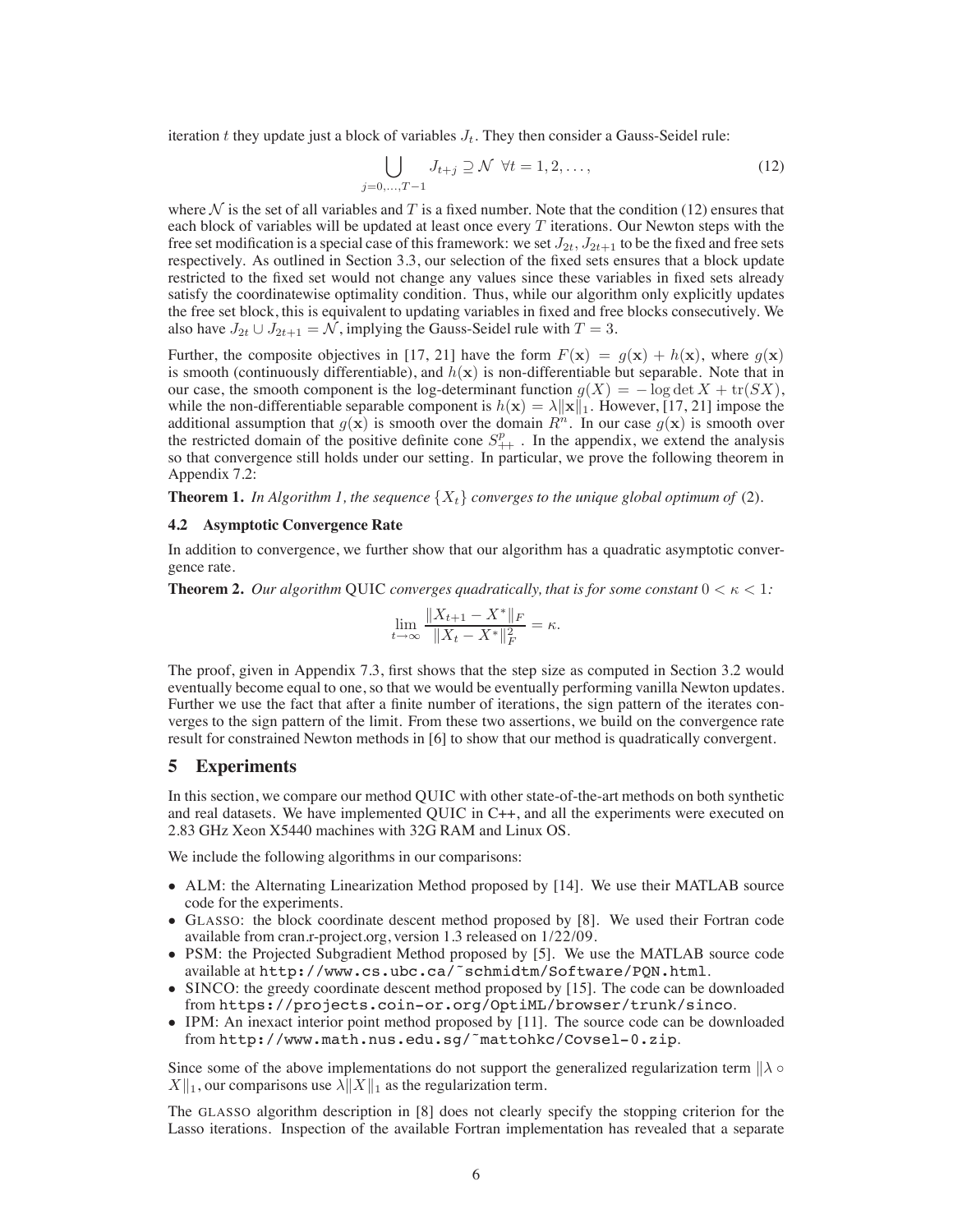Table 1: The comparisons on synthetic datasets. p stands for dimension,  $||\Sigma^{-1}||_0$  indicates the number of nonzeros in ground truth inverse covariance matrix,  $||X^*||_0$  is the number of nonzeros in the solution, and  $\epsilon$  is a specified relative error of objective value.  $*$  indicates the run time exceeds our time limit 30,000 seconds (8.3 hours). The results show that QUIC is overwhelmingly faster than other methods, and is the only one which is able to scale up to solve problem where  $p = 10000$ .

| Dataset setting |               |                             | Parameter setting |                      |            | Time (in seconds) |       |        |            |            |        |
|-----------------|---------------|-----------------------------|-------------------|----------------------|------------|-------------------|-------|--------|------------|------------|--------|
| pattern         | $\mathcal{p}$ | $\overline{\mathbb{T}}_0$ . | $\lambda$         | $\overline{X^*}\ _0$ | $\epsilon$ | QUIC              | ALM   | Glasso | <b>PSM</b> | <b>IPM</b> | Sinco  |
| chain           | 1000          | 2998                        | 0.4               | 3028                 | $10^{-2}$  | 0.30              | 18.89 | 23.28  | 15.59      | 86.32      | 120.0  |
|                 |               |                             |                   |                      | $10^{-6}$  | 2.26              | 41.85 | 45.1   | 34.91      | 151.2      | 520.8  |
| chain           | 4000          | 11998                       | 0.4               | 11998                | $10^{-2}$  | 11.28             | 922   | 1068   | 567.9      | 3458       | 5246   |
|                 |               |                             |                   |                      | $10^{-6}$  | 53.51             | 1734  | 2119   | 1258       | 5754       | ∗      |
| chain           | 10000         | 29998                       | 0.4               | 29998                | $10^{-2}$  | 216.7             | 13820 | *      | 8450       | $\ast$     | $\ast$ |
|                 |               |                             |                   |                      | $10^{-6}$  | 986.6             | 28190 | ∗      | 19251      | $*$        | ∗      |
| random          | 1000          | 10758                       | 0.12              | 10414                | $10^{-2}$  | 0.52              | 42.34 | 10.31  | 20.16      | 71.62      | 60.75  |
|                 |               |                             |                   |                      | $10^{-6}$  | 1.2               | 28250 | 20.43  | 59.89      | 116.7      | 683.3  |
|                 |               |                             | 0.075             | 55830                | $10^{-2}$  | 1.17              | 65.64 | 17.96  | 23.53      | 78.27      | 576.0  |
|                 |               |                             |                   |                      | $10^{-6}$  | 6.87              | *     | 60.61  | 91.7       | 145.8      | 4449   |
| random          | 4000          | 41112                       | 0.08              | 41910                | $10^{-2}$  | 23.25             | 1429  | 1052   | 1479       | 4928       | 7375   |
|                 |               |                             |                   |                      | $10^{-6}$  | 160.2             | ∗     | 2561   | 4232       | 8097       | *      |
|                 |               |                             | 0.05              | 247444               | $10^{-2}$  | 65.57             | *     | 3328   | 2963       | 5621       | $\ast$ |
|                 |               |                             |                   |                      | $10^{-6}$  | 478.8             | $*$   | 8356   | 9541       | 13650      | ∗      |
| random          | 10000         | 91410                       | 0.08              | 89652                | $10^{-2}$  | 337.7             | 26270 | 21298  | $*$        | $*$        | $\ast$ |
|                 |               |                             |                   |                      | $10^{-6}$  | 1125              | *     | *      | *          | $\ast$     | ∗      |
|                 |               |                             | 0.04              | 392786               | $10^{-2}$  | 803.5             | *     | $\ast$ | *          | *          | $\ast$ |
|                 |               |                             |                   |                      | $10^{-6}$  | 2951              | *     | ∗      | $\ast$     | $\ast$     | ∗      |

threshold is computed and is used for these inner iterations. We found that under certain conditions the threshold computed is smaller than the machine precision and as a result the overall algorithm occasionally displayed erratic convergence behavior and slow performance. We modified the Fortran implementation of GLASSO to correct this error.

### **5.1 Comparisons on synthetic datasets**

We first compare the run times of the different methods on synthetic data. We generate the two following types of graph structures for the underlying Gaussian Markov Random Fields:

- Chain Graphs: The ground truth inverse covariance matrix  $\Sigma^{-1}$  is set to be  $\Sigma_{i,i-1}^{-1} = -0.5$  and  $\Sigma_{i,i}^{-1} = 1.25.$
- Graphs with Random Sparsity Structures: We use the procedure mentioned in Example 1 in [11] to generate inverse covariance matrices with random non-zero patterns. Specifically, we first generate a sparse matrix U with nonzero elements equal to  $\pm 1$ , set  $\Sigma^{-1}$  to be  $U^{T}U$  and then add a diagonal term to ensure  $\Sigma^{-1}$  is positive definite. We control the number of nonzeros in U so that the resulting  $\Sigma^{-1}$  has approximately 10p nonzero elements.

Given the inverse covariance matrix  $\Sigma^{-1}$ , we draw a limited number,  $n = p/2$  i.i.d. samples, to simulate the high-dimensional setting, from the corresponding GMRF distribution. We then compare the algorithms listed above when run on these samples.

We can use the minimum-norm sub-gradient defined in Lemma 5 in Appendix 7.2 as the stopping condition, and computing it is easy because  $X^{-1}$  is available in QUIC. Table 1 shows the results for timing comparisons in the synthetic datasets. We vary the dimensionality from 1000, 4000 to 10000 for each dataset. For chain graphs, we select  $\lambda$  so that the solution had the (approximately) correct number of nonzero elements. To test the performance of algorithms on different parameters  $(\lambda)$ , for random sparse pattern we test the speed under two values of  $\lambda$ , one discovers correct number of nonzero elements, and one discovers 5 times the number of nonzero elements. We report the time for each algorithm to achieve  $\epsilon$ -accurate solution defined by  $f(X^k) - f(X^*) < \epsilon f(X^*)$ . Table 1 shows the results for  $\epsilon = 10^{-2}$  and  $10^{-6}$ , where  $\epsilon = 10^{-2}$  tests the ability for an algorithm to get a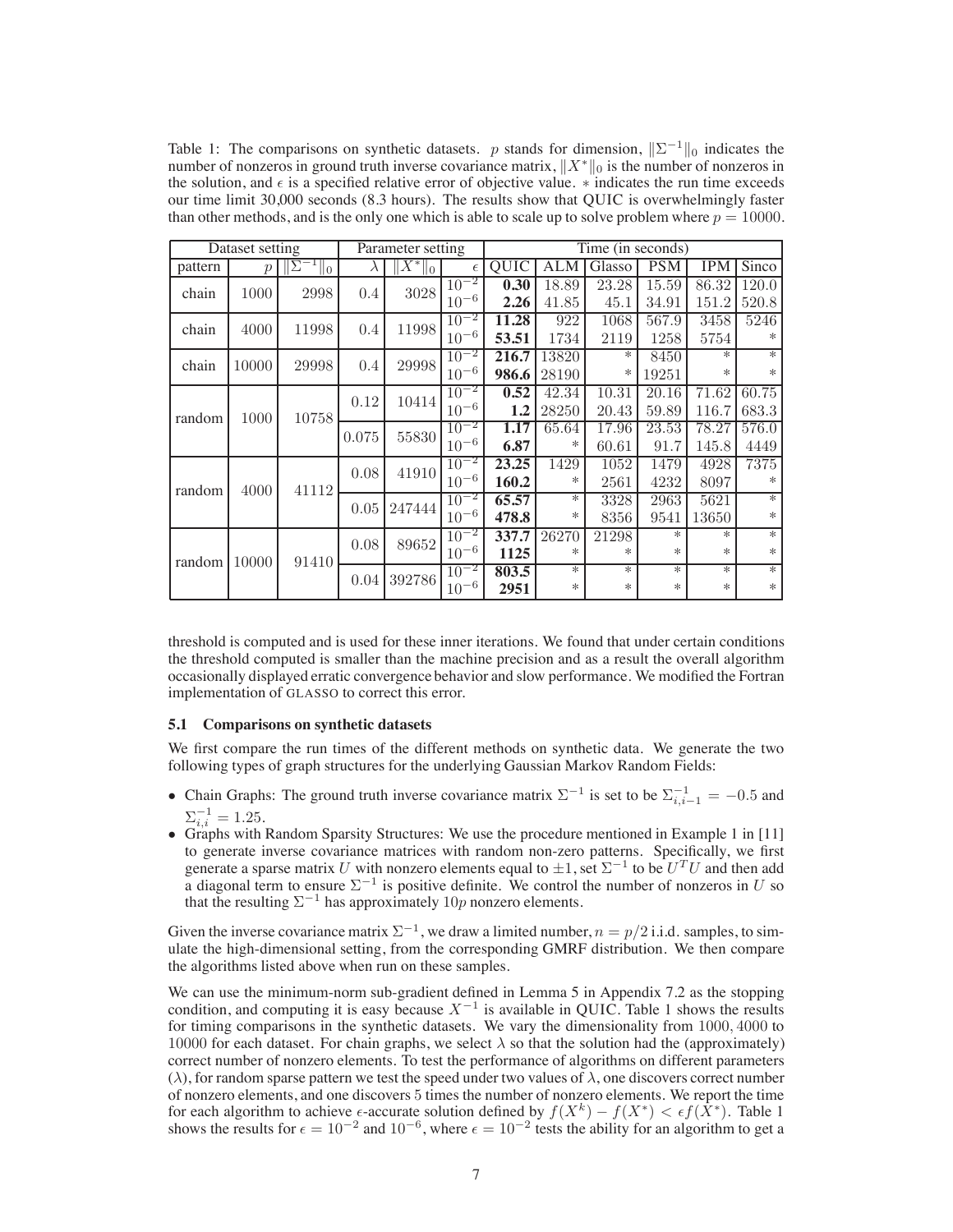good initial guess (the nonzero structure), and  $\epsilon = 10^{-6}$  tests whether an algorithm can achieve an accurate solution. Table 1 shows that QUIC is consistently and overwhelmingly faster than other methods, both initially with  $\epsilon = 10^{-2}$ , and at  $\epsilon = 10^{-6}$ . Moreover, for  $p = 10000$  random pattern, there are  $p^2 = 100$  million variables, the selection of fixed/free sets helps QUIC to focus only on very small part of variables, and can achieve an accurate solution in about 15 minutes, while other methods fails to even have an initial guess within 8 hours. Notice that our  $\lambda$  setting is smaller than [14] because here we focus on the  $\lambda$  which discovers true structure, therefore the comparison between ALM and PSM are different from [14].

### **5.2 Experiments on real datasets**

We use the real world biology datasets preprocessed by [11] to compare the performance of our method with other state-of-the-art methods. The regularization parameter  $\lambda$  is set to 0.5 according to the experimental setting in [11]. Results on the following datasets are shown in Figure 1: Estrogen  $(p = 692)$ , Arabidopsis  $(p = 834)$ , Leukemia  $(p = 1, 225)$ , Hereditary  $(p = 1, 869)$ . We plot the relative error  $(f(X_t) - f(X^*))/f(X^*)$  (on a log scale) against time in seconds. On these real datasets, QUIC can be seen to achieve super-linear convergence, while other methods have at most a linear convergence rate. Overall QUIC can be ten times faster than other methods, and even more faster when higher accuracy is desired.

### **6 Acknowledgements**

We would like to thank Professor Kim-Chuan Toh for providing the data set and the IPM code. We would also like to thank Professor Katya Scheinberg and Shiqian Ma for providing the ALM implementation. This research was supported by NSF grant IIS-1018426 and CCF-0728879. ISD acknowledges support from the Moncrief Grand Challenge Award.



Figure 1: Comparison of algorithms on real datasets. The results show QUIC converges faster than other methods.